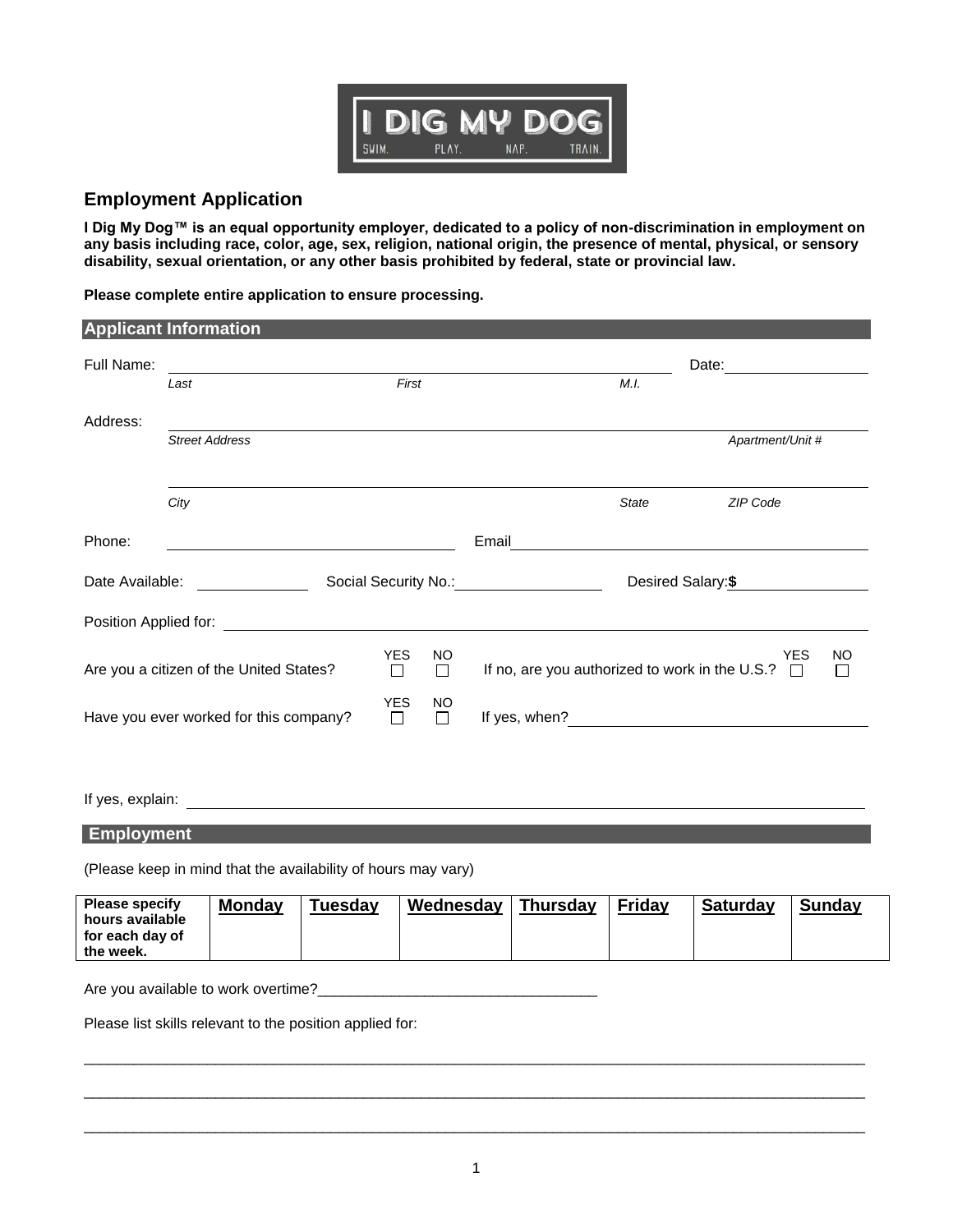|                                                                                                                                                                                                                                |     | Describe something you liked and something you disliked about your last job:                                           |                      |                     |         |                                                                                                                                                                                                                                |
|--------------------------------------------------------------------------------------------------------------------------------------------------------------------------------------------------------------------------------|-----|------------------------------------------------------------------------------------------------------------------------|----------------------|---------------------|---------|--------------------------------------------------------------------------------------------------------------------------------------------------------------------------------------------------------------------------------|
|                                                                                                                                                                                                                                |     |                                                                                                                        |                      |                     |         |                                                                                                                                                                                                                                |
| effective?                                                                                                                                                                                                                     |     | Describe a specific situation where you provided excellent customer service in your most recent position, how was that |                      |                     |         |                                                                                                                                                                                                                                |
|                                                                                                                                                                                                                                |     |                                                                                                                        |                      |                     |         |                                                                                                                                                                                                                                |
|                                                                                                                                                                                                                                |     |                                                                                                                        |                      |                     |         |                                                                                                                                                                                                                                |
| <b>Education</b>                                                                                                                                                                                                               |     |                                                                                                                        |                      |                     |         |                                                                                                                                                                                                                                |
|                                                                                                                                                                                                                                |     |                                                                                                                        |                      |                     |         |                                                                                                                                                                                                                                |
|                                                                                                                                                                                                                                |     |                                                                                                                        | YES                  | NO.<br>$\Box$       |         |                                                                                                                                                                                                                                |
|                                                                                                                                                                                                                                |     |                                                                                                                        |                      |                     |         |                                                                                                                                                                                                                                |
| From: The contract of the contract of the contract of the contract of the contract of the contract of the contract of the contract of the contract of the contract of the contract of the contract of the contract of the cont |     | To: Did you graduate? □                                                                                                | YES                  | NO.<br>$\Box$       |         | Degree: <u>www.community.com</u>                                                                                                                                                                                               |
| Other:                                                                                                                                                                                                                         |     | Address:                                                                                                               |                      |                     |         |                                                                                                                                                                                                                                |
| From:                                                                                                                                                                                                                          | To: | Did you graduate?                                                                                                      | <b>YES</b><br>$\Box$ | <b>NO</b><br>$\Box$ | Degree: |                                                                                                                                                                                                                                |
|                                                                                                                                                                                                                                |     |                                                                                                                        |                      |                     |         |                                                                                                                                                                                                                                |
| <b>References</b>                                                                                                                                                                                                              |     |                                                                                                                        |                      |                     |         |                                                                                                                                                                                                                                |
| Please list three professional references.                                                                                                                                                                                     |     |                                                                                                                        |                      |                     |         |                                                                                                                                                                                                                                |
| Full Name:                                                                                                                                                                                                                     |     | <u> 1980 - Jan Samuel Barbara, margaret e populazion del control del control del control del control de la provi</u>   |                      |                     |         | Relationship: Network of the state of the state of the state of the state of the state of the state of the state of the state of the state of the state of the state of the state of the state of the state of the state of th |
| Company:                                                                                                                                                                                                                       |     |                                                                                                                        |                      |                     |         |                                                                                                                                                                                                                                |
| Address:                                                                                                                                                                                                                       |     |                                                                                                                        |                      |                     |         |                                                                                                                                                                                                                                |
| Full Name:                                                                                                                                                                                                                     |     |                                                                                                                        |                      |                     |         | Relationship: <u>_______________</u>                                                                                                                                                                                           |
| Company:                                                                                                                                                                                                                       |     |                                                                                                                        |                      |                     |         | Phone: 2008                                                                                                                                                                                                                    |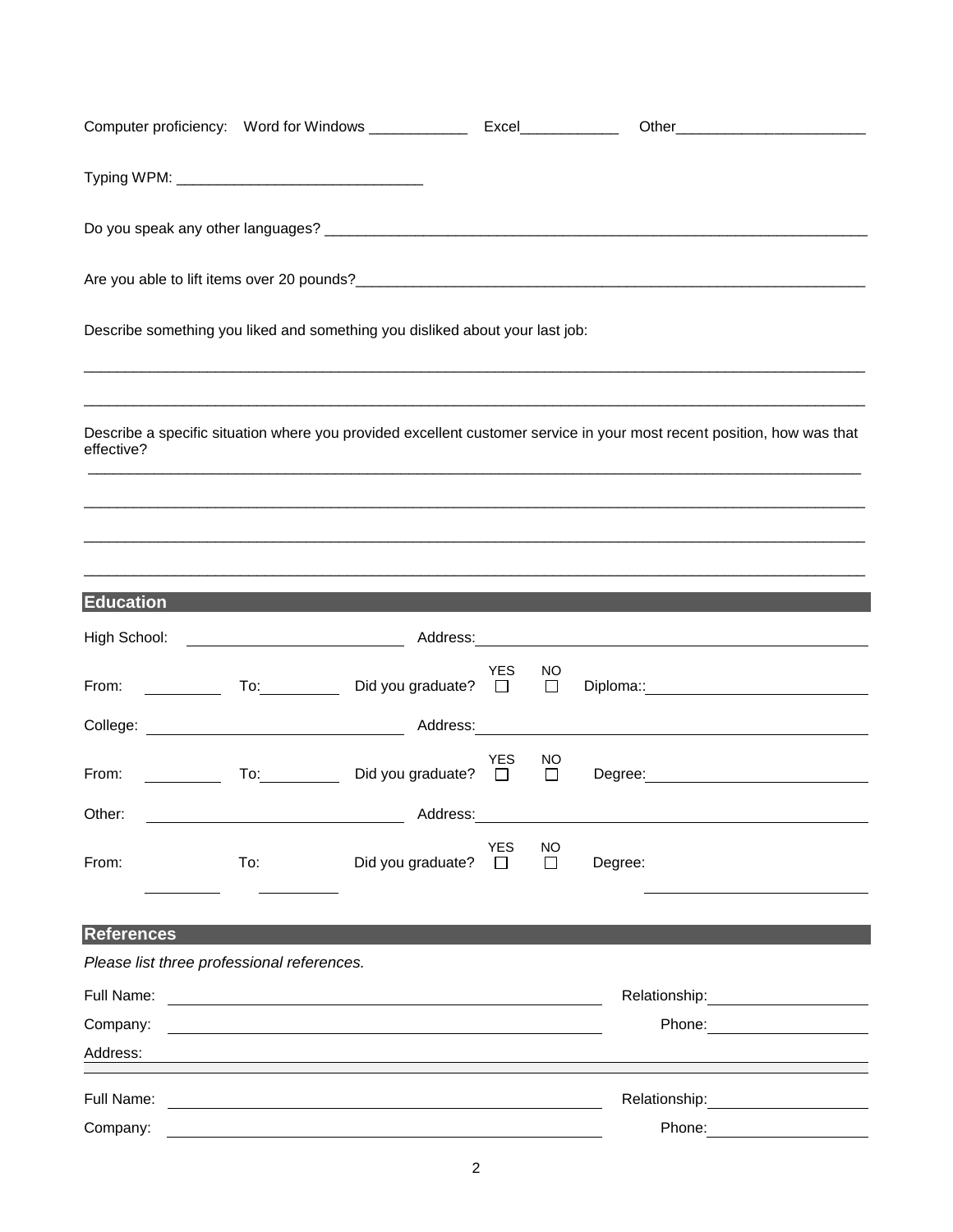| Address:               |                                                                                                                                                                                   |                         |                     |                                                                                                                                                                                                                                |
|------------------------|-----------------------------------------------------------------------------------------------------------------------------------------------------------------------------------|-------------------------|---------------------|--------------------------------------------------------------------------------------------------------------------------------------------------------------------------------------------------------------------------------|
| Full Name:<br>Company: | <u> 1989 - Johann Barn, mars ann an t-Amhainn an t-Amhainn an t-Amhainn an t-Amhainn an t-Amhainn an t-Amhainn an</u><br><u> 1980 - Johann Barbara, martxa amerikan bashkar (</u> | Phone: 2008             |                     |                                                                                                                                                                                                                                |
| Address:               |                                                                                                                                                                                   |                         |                     |                                                                                                                                                                                                                                |
|                        | <b>Previous Employment</b>                                                                                                                                                        |                         |                     |                                                                                                                                                                                                                                |
| Company:<br>Address:   | <u> 1989 - Johann Stoff, Amerikaansk politiker († 1989)</u>                                                                                                                       |                         |                     |                                                                                                                                                                                                                                |
|                        | <u> 1989 - Johann Stein, mars an deus Amerikaansk kommunister (</u>                                                                                                               |                         |                     | Supervisor: _______________________                                                                                                                                                                                            |
| Job Title:             | Starting Salary: \$                                                                                                                                                               |                         |                     | Ending Salary: \$                                                                                                                                                                                                              |
|                        |                                                                                                                                                                                   |                         |                     |                                                                                                                                                                                                                                |
| From:                  |                                                                                                                                                                                   |                         |                     | Reason for Leaving:<br><u>Neason</u> for Leaving:                                                                                                                                                                              |
|                        | May we contact your previous supervisor for a reference?                                                                                                                          | <b>YES</b><br>$\Box$    | NO.<br>$\Box$       |                                                                                                                                                                                                                                |
|                        |                                                                                                                                                                                   |                         |                     |                                                                                                                                                                                                                                |
| Company:               | <u> 1980 - Johann Barn, fransk politik (f. 1980)</u>                                                                                                                              |                         |                     |                                                                                                                                                                                                                                |
| Address:               | <u> 1989 - Johann Barn, fransk politik (f. 1989)</u>                                                                                                                              |                         |                     | Supervisor: 2000                                                                                                                                                                                                               |
| Job Title:             |                                                                                                                                                                                   |                         | Starting Salary: \$ | Ending Salary: \$                                                                                                                                                                                                              |
|                        |                                                                                                                                                                                   |                         |                     |                                                                                                                                                                                                                                |
| From:                  |                                                                                                                                                                                   |                         |                     | Reason for Leaving:<br><u>Neason</u> for Leaving:                                                                                                                                                                              |
|                        | May we contact your previous supervisor for a reference?                                                                                                                          | <b>YES</b><br>$\Box$    | NO.<br>$\Box$       |                                                                                                                                                                                                                                |
|                        |                                                                                                                                                                                   |                         |                     |                                                                                                                                                                                                                                |
| Company:               |                                                                                                                                                                                   |                         |                     | Phone: <u>_______________________</u>                                                                                                                                                                                          |
| Address:               |                                                                                                                                                                                   |                         |                     |                                                                                                                                                                                                                                |
| Job Title:             | Starting Salary: \$                                                                                                                                                               |                         |                     | Ending Salary:\$                                                                                                                                                                                                               |
|                        |                                                                                                                                                                                   |                         |                     |                                                                                                                                                                                                                                |
| From:                  | $\overline{a}$ To: $\overline{a}$ To:                                                                                                                                             |                         |                     | Reason for Leaving:<br><u> Case of the Season for Leaving:</u>                                                                                                                                                                 |
|                        | May we contact your previous supervisor for a reference?                                                                                                                          | <b>YES</b><br>$\Box$    | NO.<br>$\Box$       |                                                                                                                                                                                                                                |
|                        |                                                                                                                                                                                   | <b>Military Service</b> |                     |                                                                                                                                                                                                                                |
| Branch:                |                                                                                                                                                                                   |                         |                     | From: Note and the set of the set of the set of the set of the set of the set of the set of the set of the set of the set of the set of the set of the set of the set of the set of the set of the set of the set of the set o |
| Rank at Discharge:     | <u> 1980 - Johann Barn, fransk politik (d. 1980)</u>                                                                                                                              |                         |                     |                                                                                                                                                                                                                                |